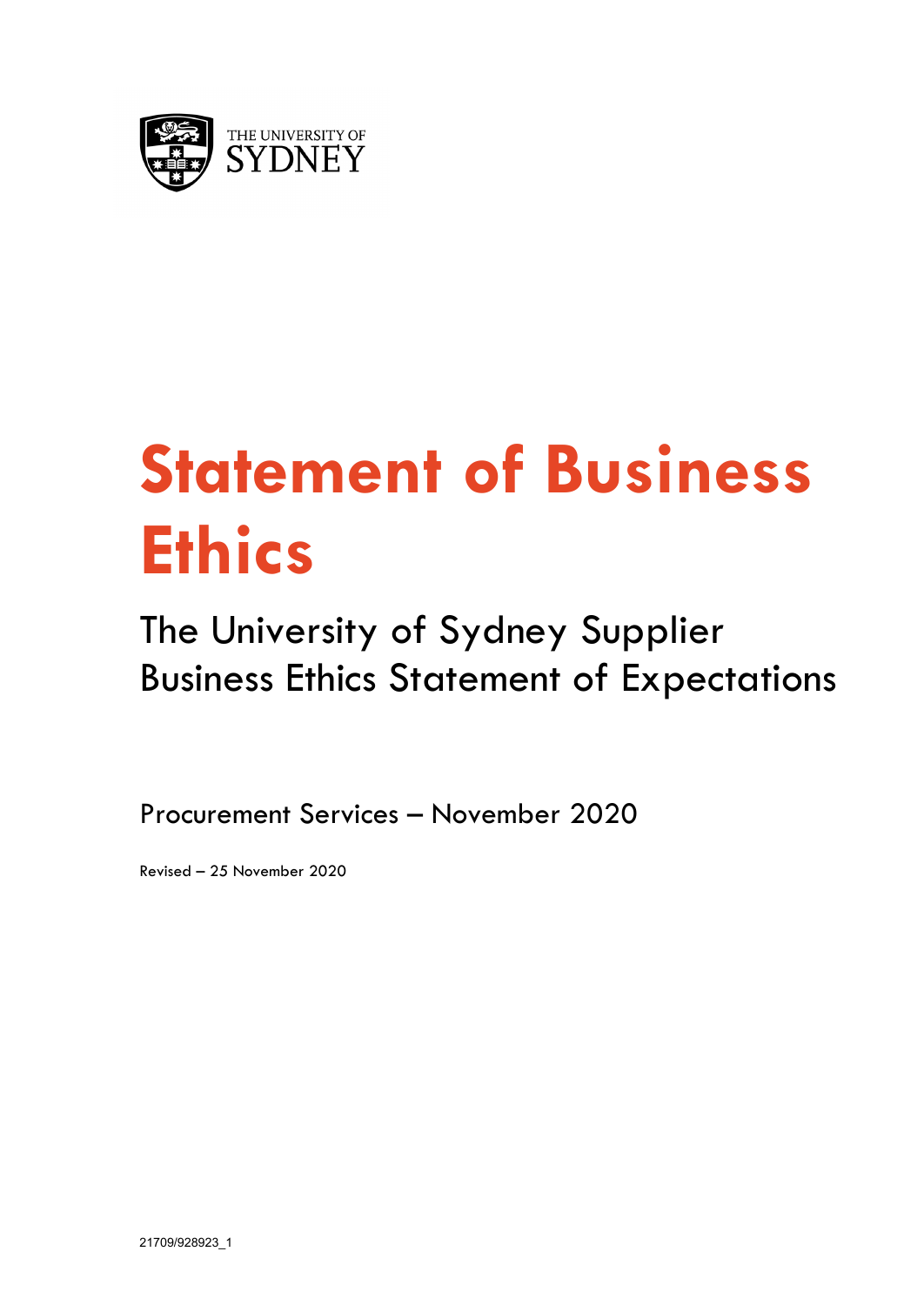#### Purpose

The University is accountable for how it spends public funds. The Supplier Business Ethics Statement outlines the University's fundamental expectations of its suppliers and commercial partners when dealing with the University. By accepting the Supplier Business Ethics Statement, suppliers affirm that they are committed to working with the University consistently with the principles, values and standards of behaviour specified in this statement.

#### Our values and key business principles

Suppliers are important to the University's success and reputation. Critical to protecting the University's reputation and success is ensuring our procurement related suppliers and commercial partners embody our principles and comply with our procurement policies and procedures. The principles of transparency, honesty and value for money underpin the University's relationships with its suppliers and commercial partners.

In practice this means we are committed to:

- performing our functions in an impartial and professional manner
- having the highest ethical standards
- behaving honestly and with integrity
- encouraging competition and using competitive procurement processes
- promoting the use of resources in an efficient, effective and ethical manner
- making decisions in an accountable and transparent way avoiding modern slavery in our supply chains

#### What you can expect from the University and our staff

The University and its staff are committed to the University's values of respect, integrity and openness and engagement and are bound by the University's Code of Conduct - Staff and Affiliates.

In our dealings we will:

- **Operate within the law and consistently with our policies** and procedures.
- **Act ethically at all times** and treat all stakeholders, suppliers and commercial partners in a professional, fair and honest manner.
- **Disclose and take reasonable steps to avoid any conflict of interests** (real or perceived).
- **Not seek or accept gifts or benefits** for ourselves and any other person which might directly or indirectly compromise, influence or appear to influence our official University capacity.
- **Report unethical practices, misconduct, fraud or corruption** as soon we become aware of it.
- **Accept responsibility and be accountable for our actions** in accordance with delegated functions, accountabilities, and the requirements of the Code of Conduct.
- **Actively promote the integrity and reputation of the University** by always acting in the University's interests.
- **Have open and accountable procurement processes**.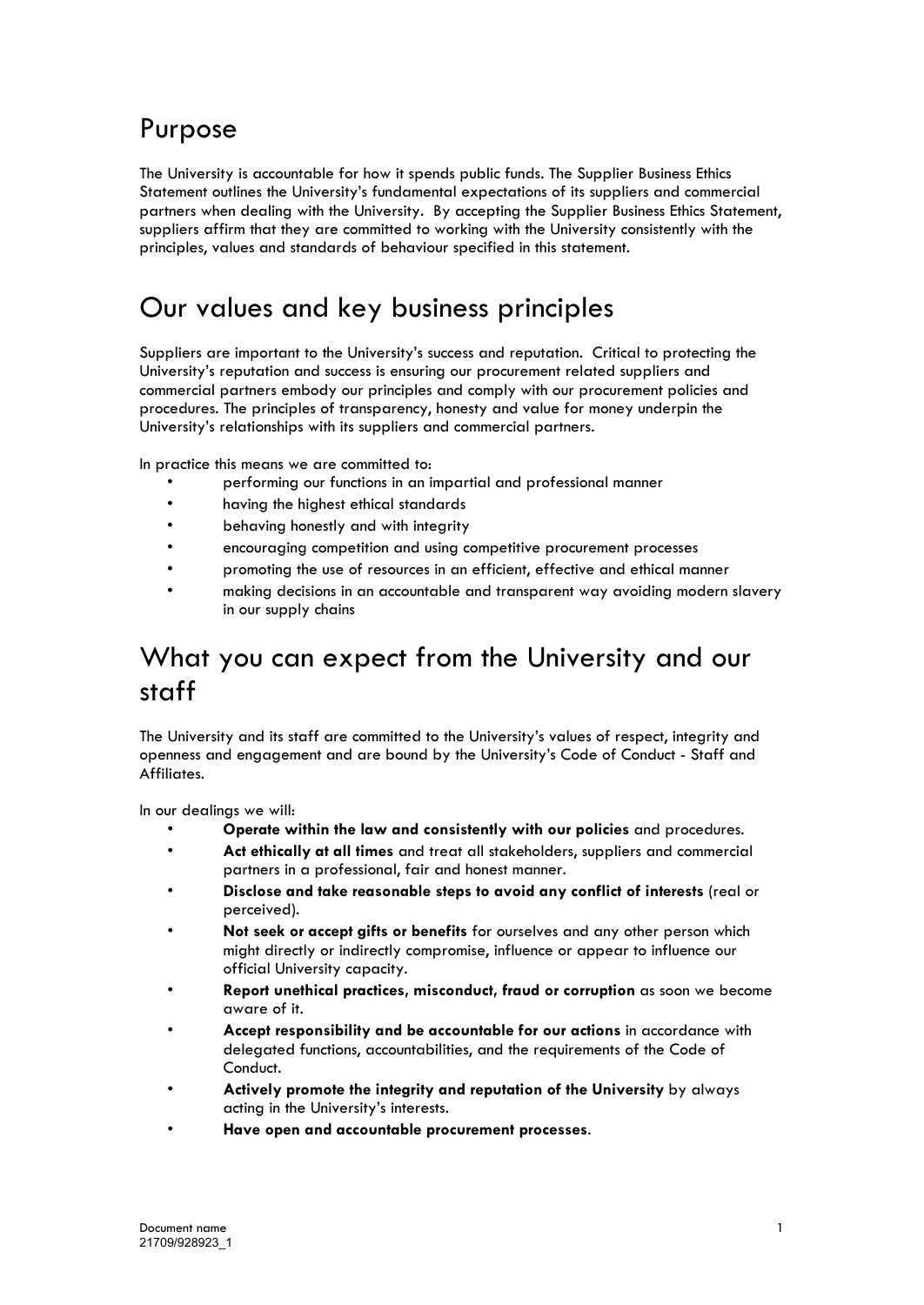#### What the University expects from you

Where organisations and business operators carry out work on behalf of the University it is expected that they will act ethically, with integrity, and will observe the standards established in the University's Code of Conduct - Staff and Affiliates.

The University expects that you:

- **Operate within the law** and comply with applicable policies, codes of practice and procurement policies and procedures.
- **Act ethically at all times** and conduct yourself in a professional, fair and constructive manner in all your dealings with the University.
- **Report unethical practice**, misconduct, fraud or corruption as soon you become aware of it.
- **Disclose any actual or perceived conflicts of interest** and report any unethical behaviour immediately.
- **Provide accurate, reliable and timely information** and advice.
- **Do not offer financial inducements, gifts or benefits** to University employees, contractors and consultants which might directly or indirectly compromise, influence or appear to influence them in their official University capacity.
- **Provide ethically sourced goods and services** which have been manufactured, sourced or acquired ethically and free from, corruption, fraud, , bribery or conflict of interest.
- **Demonstrate your commitment** to identifying, assessing and addressing modern slavery risks in your operations and supply chains in the jurisdictions in which you operate.
- **Retain appropriate and accurate records** of business you have conducted with the University and explain the basis of any accounts or charges submitted by you to the University.

### Why commercial partners and suppliers should comply

All suppliers are expected to comply with the requirements set out in this statement. By complying with the requirements set out in this Statement, it is intended that the supplier's business with the University would be conducted in a safe, fair and ethical way.

Non-compliance with this Statement could lead to:

- Termination of contracts,
- Loss of future work,
- Legal action,
- Loss of reputation,
- Investigation for corruption, and/or
- Matters being referred to other authorities, including for criminal investigation.

#### Applicable laws and policies

- [University's Code of Conduct -](http://sydney.edu.au/policies/showdoc.aspx?recnum=PDOC2011/65&RendNum=0) Staff and Affiliates
- **[External Interests Policy](http://sydney.edu.au/policies/showdoc.aspx?recnum=PDOC2011/75&RendNum=0) 2010**
- [Reporting Wrongdoing Policy 2012](http://sydney.edu.au/policies/showdoc.aspx?recnum=PDOC2012/271&RendNum=0)
- **[Procurement Policy](http://sydney.edu.au/policies/showdoc.aspx?recnum=PDOC2011/40&RendNum=0)**
- **[Modern Slavery Policy](https://www.sydney.edu.au/policies/showdoc.aspx?recnum=PDOC2020/516&RendNum=0)**